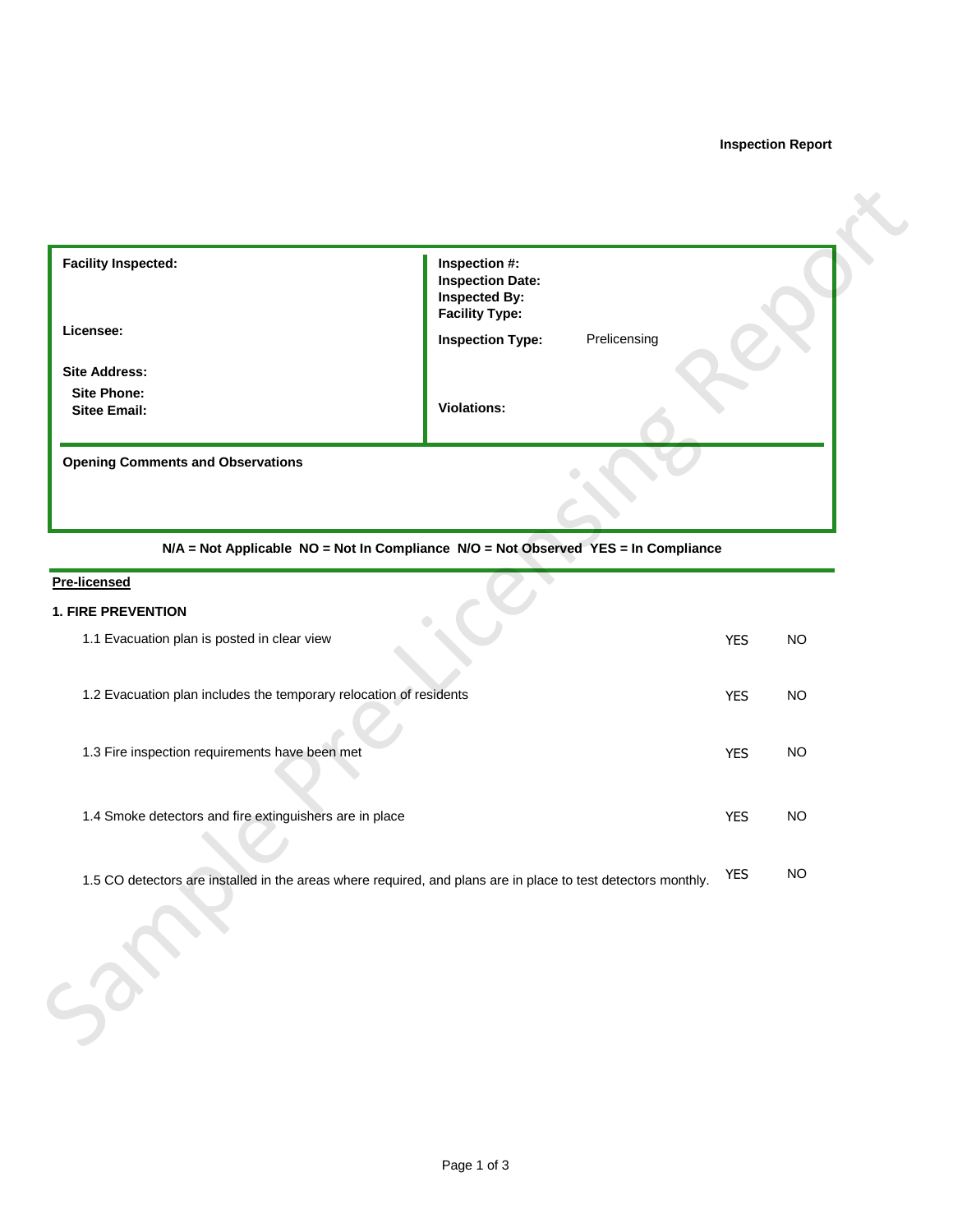## **2. OCCUPANCY REQUIREMENTS**

| 2.1 Outside yard and lawn are safe with appropriate seating and walkways.                                                                                         | <b>YES</b> | <b>NO</b> | N/A |
|-------------------------------------------------------------------------------------------------------------------------------------------------------------------|------------|-----------|-----|
| 2.2 All exits provide a continuous path of travel that allows an escape for persons from the building.                                                            | <b>YES</b> | <b>NO</b> | N/A |
| 2.3 Supportive devices are safe, secure, and accessible where required. Handrails are sturdy and installed<br>on stairwells, ramps, and inclines.                 | <b>YES</b> | <b>NO</b> | N/A |
| 2.4 Home is equipped with non-skid treads on stairs, non-slip mats/strips in all bathtubs and showers, and<br>non-skid backing on floor mats.                     | <b>YES</b> | <b>NO</b> | N/A |
| 2.5 Pets are clean, friendly and vaccinated (if applicable).                                                                                                      | <b>YES</b> | <b>NO</b> | N/A |
| 2.6 Common Living and Dining Areas                                                                                                                                | <b>YES</b> | <b>NO</b> | N/A |
| 2.7 There are clean linens in good repair available to all residents - including bedding, towels, and face<br>cloths.                                             | <b>YES</b> | <b>NO</b> | N/A |
| 2.8 In homes where residents are permitted to smoke within the home, the licensee must ensure that there<br>is a designated smoking room that meets requirements. | <b>YES</b> | <b>NO</b> | N/A |
| 2.9 A secure place is available to store medications.                                                                                                             | <b>YES</b> | <b>NO</b> | N/A |
| <b>3. BATHROOMS</b>                                                                                                                                               |            |           |     |
| 3.1 Bathrooms are accessible, conveniently located and private.                                                                                                   | <b>YES</b> | <b>NO</b> | N/A |
| 3.2 Hot water temperature has been tested and is less than 49°C.                                                                                                  | <b>YES</b> | <b>NO</b> | N/A |
| <b>4. BEDROOMS</b>                                                                                                                                                |            |           |     |
| 4.1 Each bedroom has a door that can be closed.                                                                                                                   | <b>YES</b> | NO        | N/A |
| 4.2 Bedroom doors with locks can be opened from the inside.                                                                                                       | <b>YES</b> | <b>NO</b> | N/A |
| 4.3 Mattresses are clean and in good repair.                                                                                                                      | <b>YES</b> | <b>NO</b> | N/A |
| 4.4 Bedrooms are properly located (e.g. not used as a passageway).                                                                                                | <b>YES</b> | <b>NO</b> | N/A |
| 4.5 Bedrooms are furnished with a bed, clothes closet, chest of drawers, comfortable chair, waste basket,<br>window coverings to provide privacy, and a mirror.   | <b>YES</b> | NO.       | N/A |